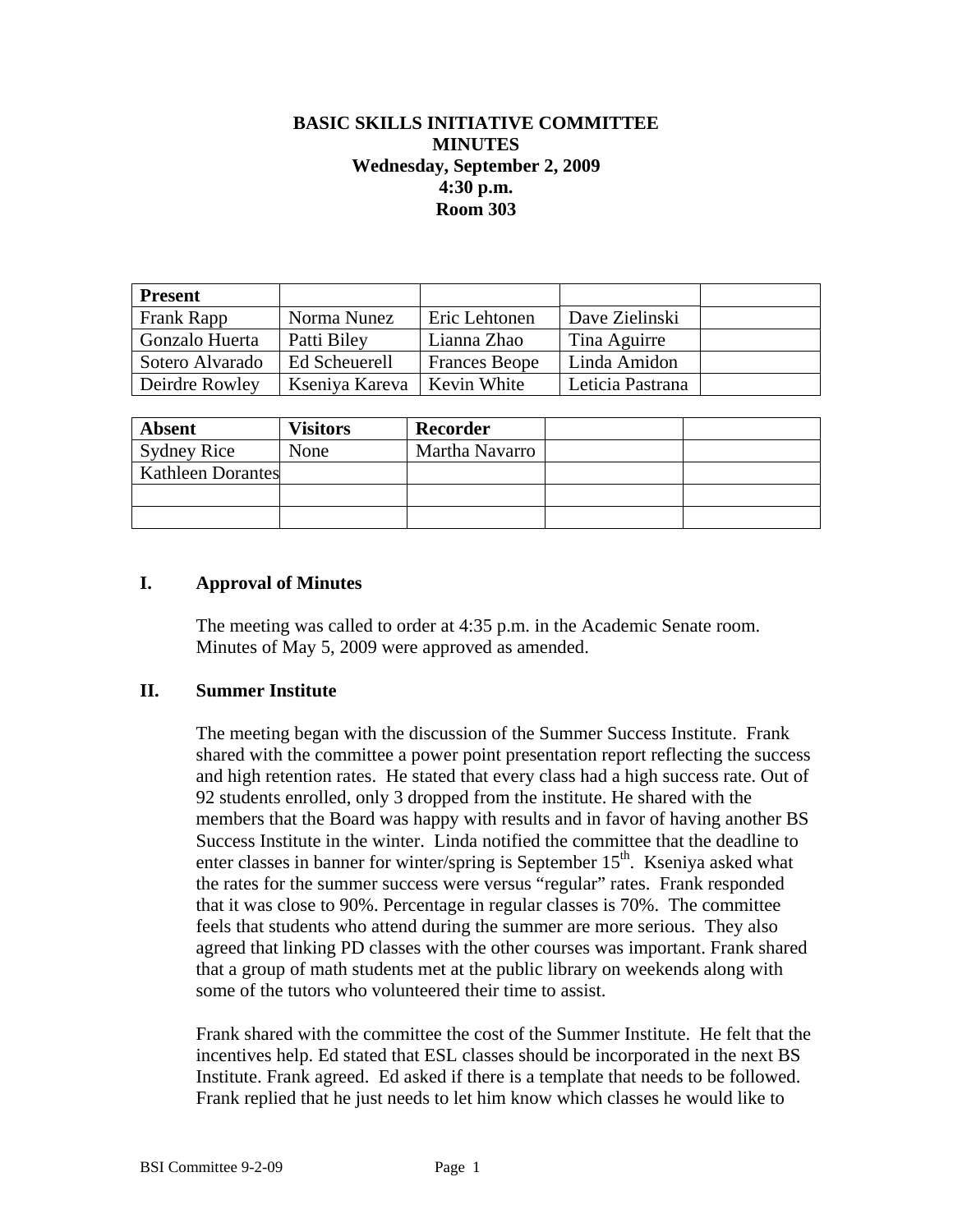teach. Classes need to be picked by the end of next week. Frank reminded the members that the BS Institute is only four weeks. Frank did suggest that although winter classes are Monday thru Friday, the BS institute could run Monday thru Thursday.

Deirdre suggested incorporating BS institute classes into their regular classes in the upcoming spring semester as a test. Frank added linking PD classes into regular classes. Dave stated that if anyone wants to pilot the idea that classes need to be selected by next Wednesday.

Frank stated that the summer institute will be replicated in the winter. The only difference is that they will add ESL classes.

Frances asked if Basic Skills is part of the regular schedule. Eric stated that Math 80 normally has low enrollment. He suggested trimming down regular sections to fill in BS Success Institute classes. The committee briefly discussed the BS Success Institute's enrollment cap of 20 versus the regular classes' enrollment cap of 30. She added that students were not happy about that.

Frank suggested promoting the institute by word of mouth. David agreed and stated it will ensure more students.

## **III. Expenditure Plans**

## **1. 07/08**

Frank let the committee know that there is \$337,055.97 in the BS budget. Linda notified the committee that the 2007/2008 and 2008/2009 budget had already been allocated and that the deadline to use the monies is June 30, 2010. She added that if there will be modifications to both budgets, that they need to be done as soon as possible. Frank asked the members if they should follow the budget plan or make the adjustments. The first thing that needs to be done, Frank added, is that the budget needs to be "cleaned up." There are negative balances and transfers need to be made. Linda added that the division secretaries need to do the transfers in order to take care of the negatives.

## **2. 08/09**

Linda stated that the tentative BS budget for 2008/2009 is \$288,000.

#### **3. 09/10**

Frank notified the committee that the deadline to submit the expenditure plan for 2009/2010 is October 15, 2009 or, if submitting a rough draft of the logic module by October 30, 2009.

The committee briefly discussed the reading/writing tutors. Deirdre stated the Reading/Writing Lab will not hire more tutors and the current tutors are not taking any appointments until September  $14<sup>th</sup>$ . She added that Terry Norris had a